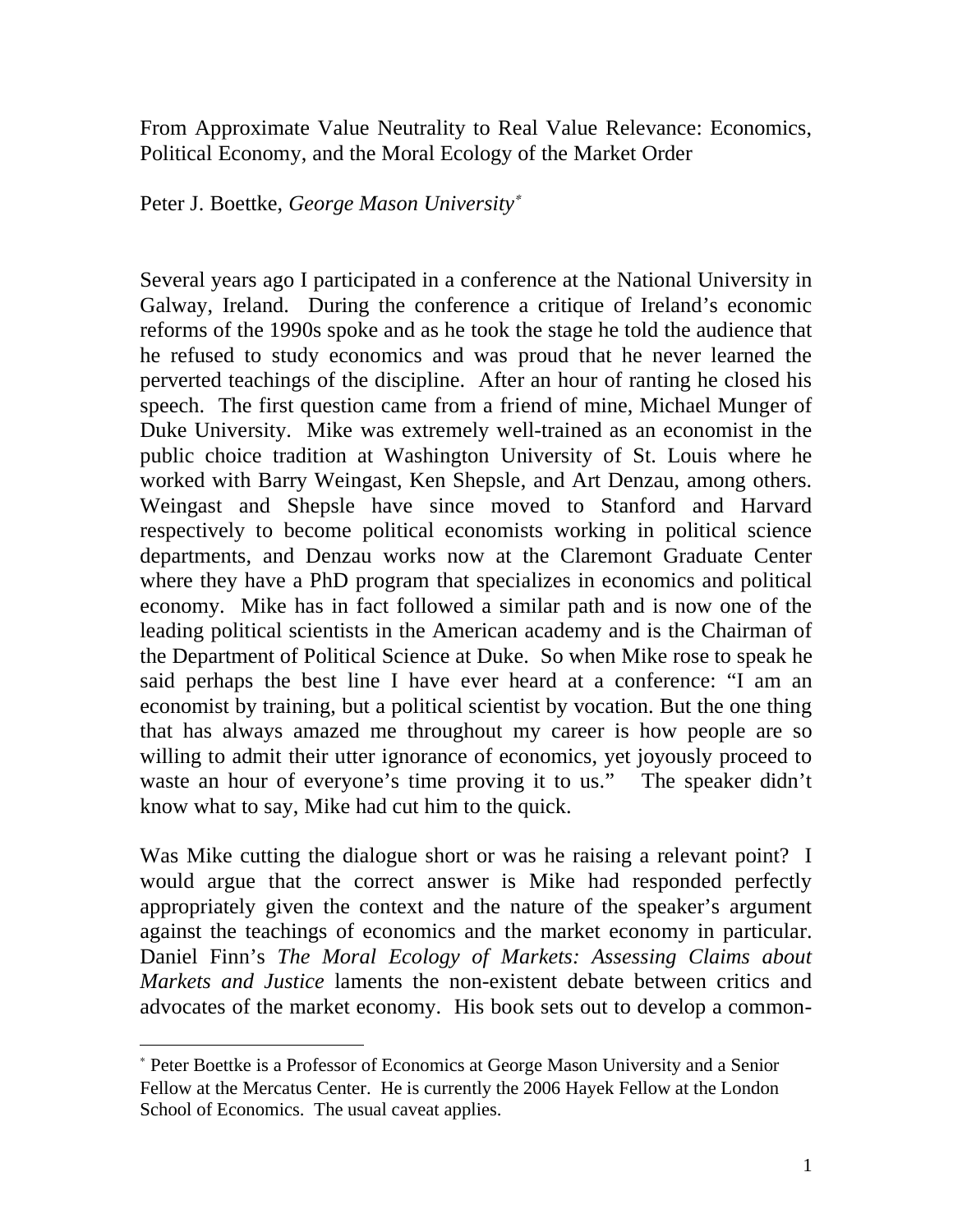language and a framework for the two sides to engage one another. But the real problem is that sometimes the position held by the non-economist on these issues of the moral assessment of the market economy is simply uninformed. It is not just that the economists and the critic lack a common language with which to speak to one another, the critic simply lacks knowledge of the argument and the evidence marshaled in its favor. He is existing in a state of blissful ignorance of economics. One of my favorite economists, Murray Rothbard (1970), put the matter this way in a critique of the New Left economics of the late 1960s:

It is no crime to be ignorant of economics, which is, after all, a specialized discipline and one that most people consider to be a "dismal science." But it is totally irresponsible to have a loud and vociferous opinion on economic subjects while remaining in this state of ignorance.

There is indeed a science of economics, rather than just a series of mere opinions that can be contested with the opinions of sociologists, historians, political scientists, theologians, philosophers, and lawyers. But while Finn is to be applauded in at least trying to read the literature in economics in a charitable way, he runs into a real intellectual wall in this dialogue by not understanding the scientific component of economics and political economy.

Finn has written what is at one and the same a fascinating and frustrating book. Since the context of my essay is a symposium on his work in *Faith & Economics*, I will not provide the usual book review description of how his argument proceeds in the book. Finn's work is very well constructed and his argument (though ultimately flawed in my judgment) does follow in a logical fashion and he does (for the most part) provide a charitable reading to his intellectual opponents. The book ultimately is frustrating because Finn does not understand certain fundamental issues related to the science of economics and the use of the discipline of economic argumentation in the art of political economy. But rather than rehash his argument in full, I want to use the occasion to spell out the relationship between economics and political economy and how these disciplines engage the moral questions associated with social organization founded on the private property market order.

To put it very bluntly, economics and political economy, as such, cannot strictly speaking tell you whether or not profits are deserved or not, but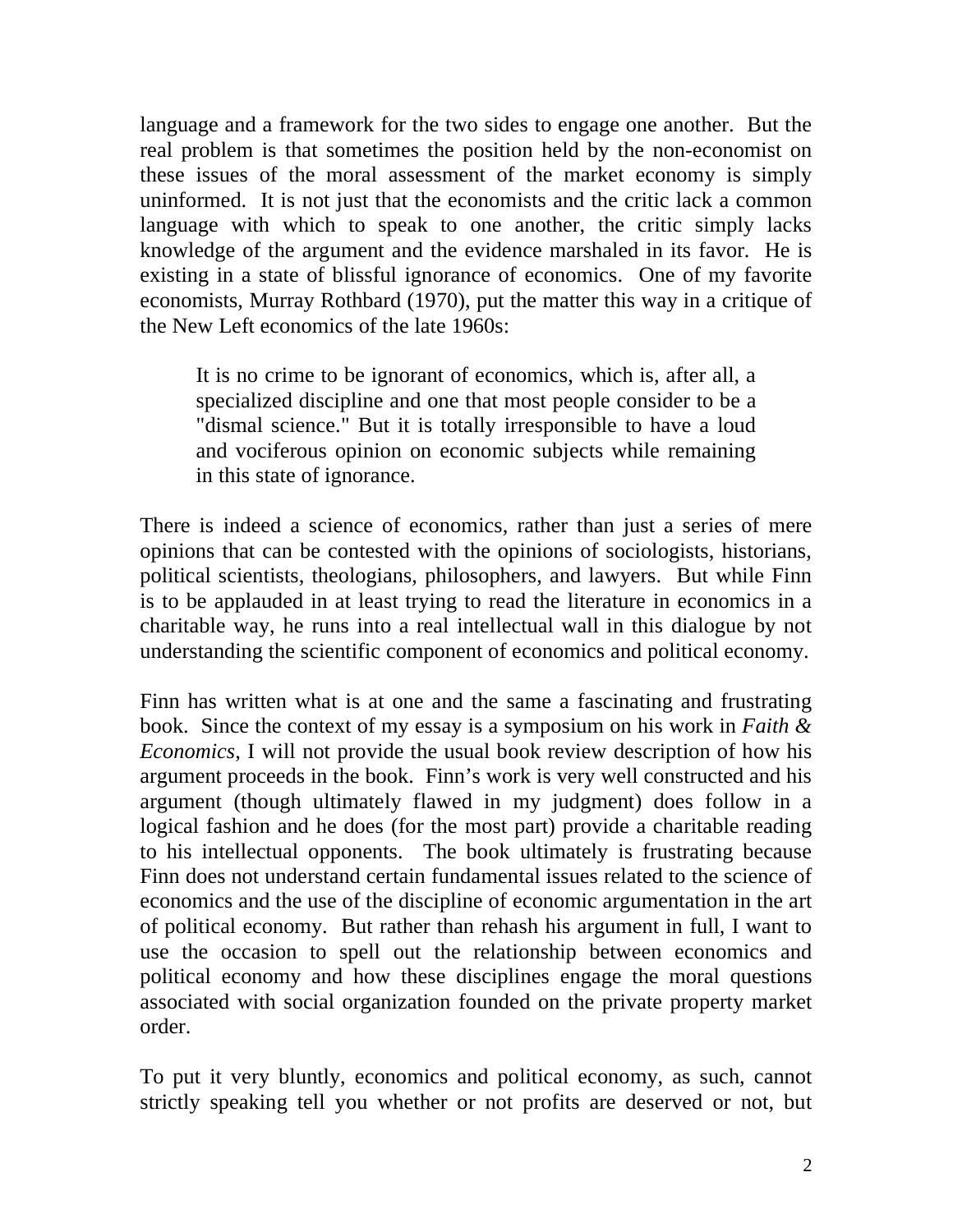economics and political economy can tell you the consequences of your answer to that question. This ability to inform on the consequences of moral choices has profound implications for the reconstruction of moral theory along lines that will make it relevant for the real world of human interaction. Economics properly understood ties moral theory down and prevents it from becoming a free-floating abstraction.

My basic message is that political economy can aspire to be a value-relevant discipline only to the extent that the economics that under girds it, is practiced in as approximately value-neutral manner as is humanly possible. Economics, so practiced, serves as a tool of social criticism, though never as a vehicle for policy advocacy, and in so doing plays the vital role of putting parameters on utopian aspirations. In discussing these issues, I will follow Finn in focusing my discussion on the pro-market side to the discussion found in Milton Friedman, James Buchanan, and F. A. Hayek.

## **The Positive and the Normative in Economics and Political Economy**

Economics and political economy has opened up to a wide variety of insights from other disciplines over the past decade and a half. There are many reasons for this, but in the field of political economy one of the primary reasons has to be the difficulties associated with the transition societies after the collapse of real-existing socialist regimes in East and Central Europe and the former Soviet Union, and the plight of underdevelopment that plagues both Latin America and Africa. The former socialist economies were characterized by inefficient production and consumer frustration. Shortages and poor quality of goods and services were the experience of everyday life. When the regimes collapsed and the transition was embarked upon in 1989, the original recipe for economic transition consisted of privatization and price liberalization. I refer to this stage as "Get the Prices Right." It became apparent fairly quickly that the necessary price adjustments would not result in the required changes to economic life unless there were also changes in the institutional infrastructure of society. Alternative supply networks need to be allowed to arise through the elimination of barriers to entry, and property rights and contracts must be enforced by a rule of law. The policy mantra moved from "Getting the Prices Right" to "Getting the Institutions Right" by the mid 1990s. But as it became apparent that the establishment of the right institutions was a function of deep belief structures that reside in a people,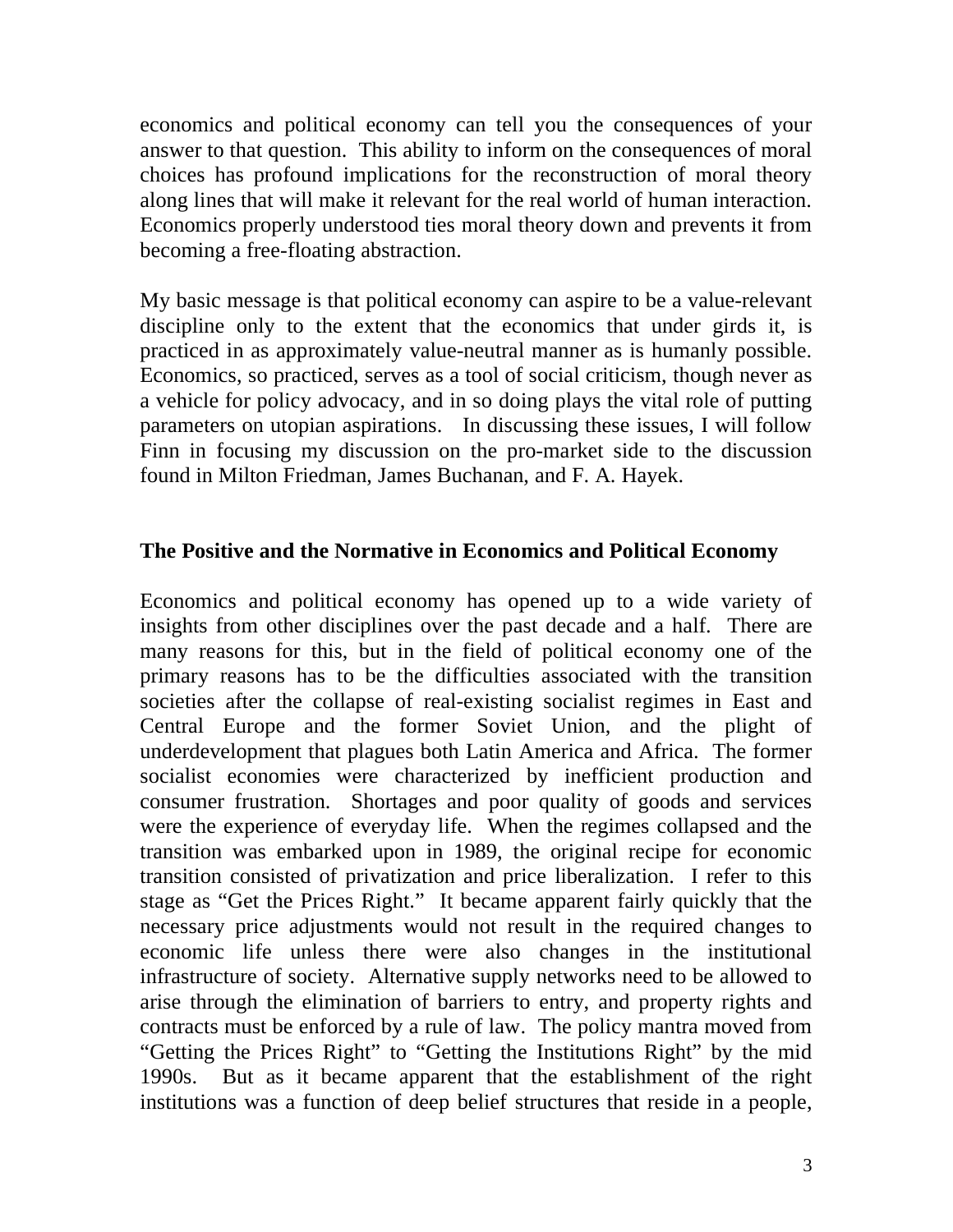and the historical experience of a people. In short, culture matters. Figure out precisely how to "Get the Culture Right", however is far more complicated than the relatively more straightforward questions of prices and institutions.

Grappling with this experience of post-communism, as well as the plight of underdevelopment, has forced economists and political economists to think seriously about the moral element in social systems of exchange and production. Finn's core message that discourse in political economy must be framed in a manner where the political/legal, and social/cultural elements are aligned alongside of the economic/financial elements is well-taken, but also no longer a unique position.<sup>1</sup> The embedded nature of social cooperation through the market system is actually a point that has a long and distinguished history in the discipline of political economy from Hume and Smith to Hayek and Buchanan. It is important to distinguish, however, between the positive and normative analysis of this embedded nature, including in particular the discussion of the moral element in market interaction.

The positive analysis can be divided into an analytical proposition about norms and transaction costs, and then two empirical claims about the relationship between value systems and the market economy. In both the analytical and the empirical cases, the important point to stress is that moral theory is not relied upon to adjudicate the claims, but rather logic and evidence are sufficient for the act of adjudication. In other words, these are claims that can be assessed in an objective manner.

The analytical proposition can be stated as follows: there are basic moral prerequisites for a market economy to function effectively such that we can state that a free society will work best where the need for a policeman is least. The economic argument behind this proposition is that the internalizing of norms of respect for the property of others and honesty in

 $\overline{a}$ 

 $<sup>1</sup>$  This issue of the embedded nature of social interaction in economy, polity and society is</sup> a point that has permeated my own work for over a decade. For a summary statement see my paper with Virgil Storr, "Post-Classical Political Economy: Polity, Society and Economy in Weber, Mises and Hayek." (Boettke and Storr, 2002). We do not claim any originality with regard to this thesis, but demonstrate that this has been the argument throughout the history of the Austrian tradition. The myth of atomistic individualism is particularly inappropriate when speaking of thinkers such as Ludwig von Mises and F. A. Hayek.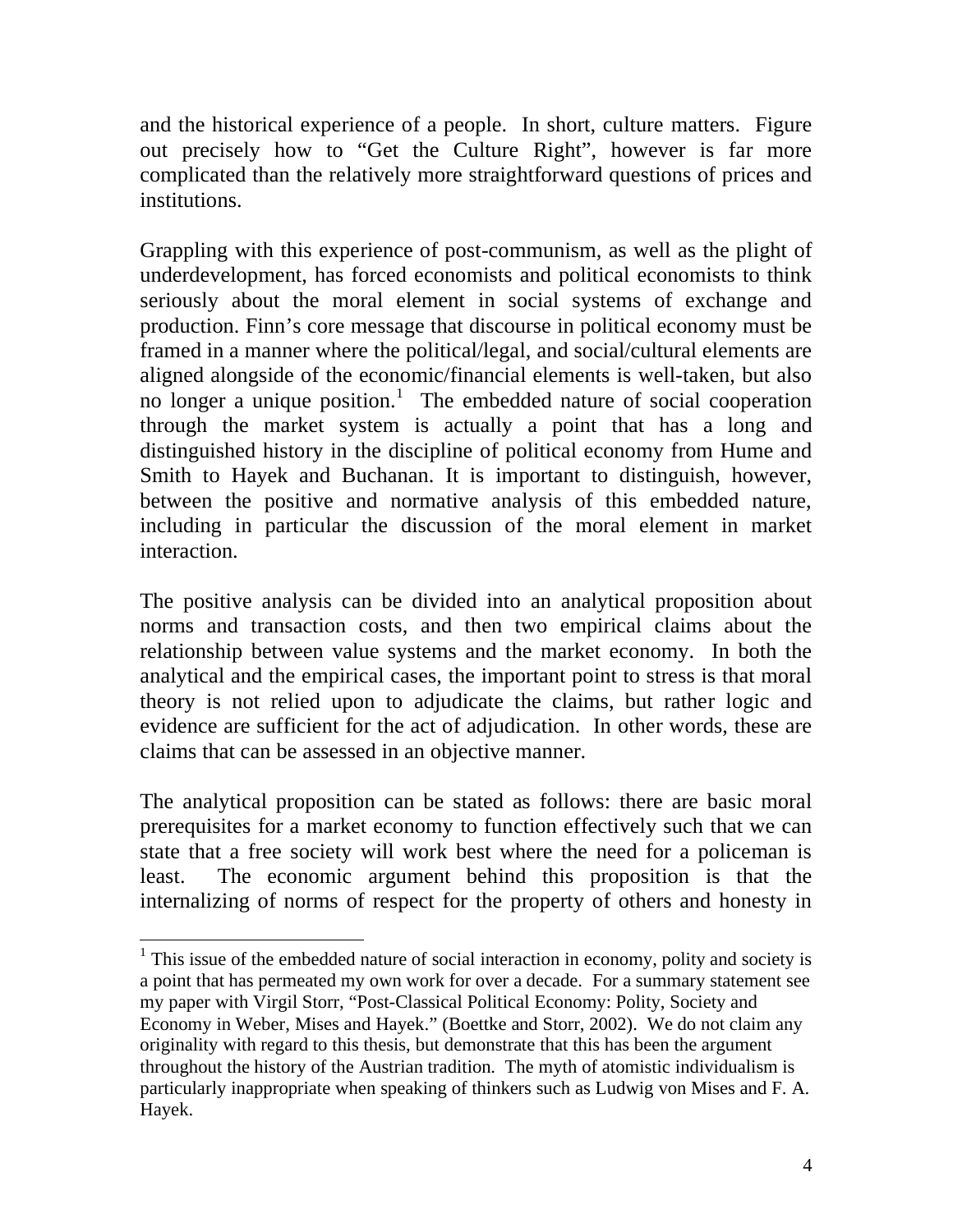dealings will lower the transaction costs of realizing expanded trade among anonymous actors. In his *A Treatise on Human Nature*, David Hume argued that social cooperation depended critically on the institutions of property, contract and consent, and perhaps summed up the point best when he said, "The freedom and extent of human commerce depend entirely on a fidelity with regard to promises." (1739, 546) Assessing this claim has little to do with our moral assessment of commerce or of promise-keeping, but with regard to the economic logic exploring the costs and benefits of transactions and how we come to engage in dealings with others through time and over great distance.

The empirical claims that emerge from this understanding of the foundations of social cooperation in a market economy can be summarized as follows:

- i. If it is the case that certain values are required for social cooperation through the market to yield generalized prosperity, then the formal rules of just conduct must be legitimated by the informal norms of just conduct otherwise the monitoring costs will be too high. The source of social order, in other words, is to be found in the informal norms and conventions. This ultimately relates to the debate between legal positivism (where the state is the source of law) and common law practice (where the law evolves and bubbles up from the conflict reducing practices of the people). Again, assessing this claim does not require an assessment by the analyst of the moral status of trade and commerce, what it does require is an empirical examination of attitudes and beliefs in a population and how those attitudes and beliefs sustain or undercut trade and commerce.
- ii. Certain market practices reinforce moral norms of civility, thrift, prudence, cooperation and honesty. Finn refers to this claim as the *doux commerce* thesis and it is associated with such writers as Montesquieu, Hume and Smith. The civilizing force of markets is a claim that is often forgotten in modern debate and thus unexamined in assessing the operation of the market economy. Again, this claim need not entail a moral assessment (though admittedly my use of the term civilizing is a loaded one). All that must be assessed is the empirical relationship between commerce and the reinforcement of the norms listed above.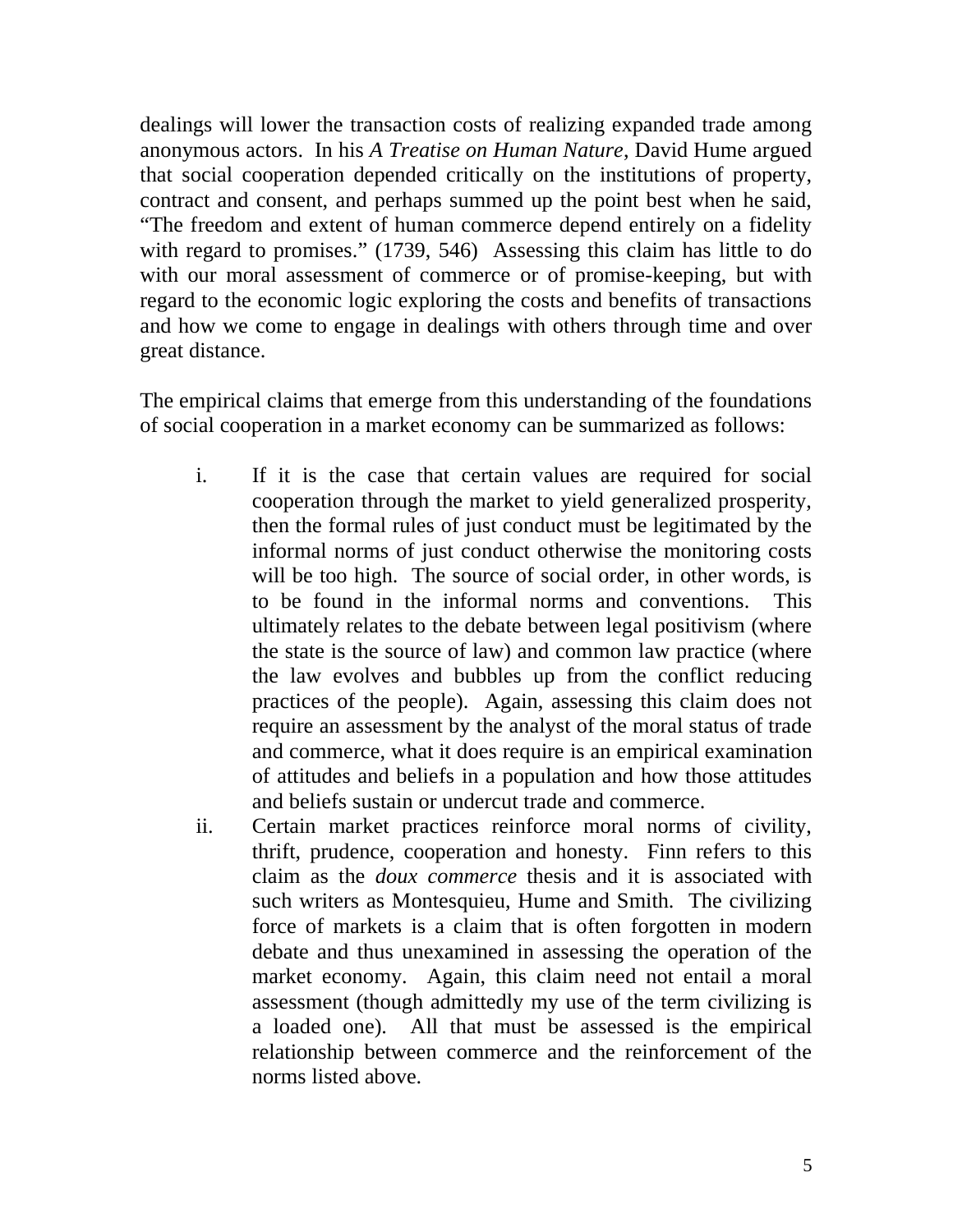The important point to make here is that these different claims are positive claims, not normative ones. I would summarize the claims of positive political economy emphasized so far with the following conjecture about social intercourse between men. Mankind has exhibited throughout history two natural proclivities: (a) to truck, barter and exchange, and (b) to rape, pillage and plunder. Human history attests to our tremendous capacity to yield to these proclivities, with the record revealing that the rape, pillage and plunder capacity may actually be the stronger of the two (especially when it comes to our dealings with "strangers"). The "rules of the game" that are in operation in any society determine which aspects of our human character will dominate in interactions. In settings where the rewards and penalties favor domination, we see rape, pillage and plunder emerge as the dominant means of interaction, but where the rewards and penalties favor voluntarism then truck, barter and exchange will emerges as the main vehicle for social cooperation.

Besides the issue of domination of others versus voluntary social cooperation, there is also the positive empirical claim about the impact of alternative institutional environments on economic growth and development. The system of social cooperation and the division of labor within a system of private property (voluntary social cooperation) turns out to yield greater economic growth and levels of development than alternative institutional arrangements (based on domination of others). In short, economic freedom and economic growth go hand in hand. And, I should add, when you look at other measures of well-being --- e.g., nutrition, sanitation, housing quality, literacy, female educational opportunities, etc. --- are all positively correlated with economic growth. None of this, as of yet, has required the analyst to take a moral stance on the claims being made. They are instead issues of logic and evidence, not of moral assessment.

Now there are profound issues of moral assessment that do arise as we move into the realm of normative political economy. First, as Finn points out, but Schumpeter pointed out long before in his *History of Economic Analysis*, there is a pre-analytic cognitive act that can be found at the core of economic analysis --- the vision that excites the mind of the analyst. As Finn puts the point, "in economics as in every science, the decision to investigate some issues and not others always entails a process of valuing that goes beyond empirical analysis." (Finn, 78) But that does not mean that analysis is necessarily subjective and incommensurable. It just means, as Schumpeter argued, that there is a necessary pre-analytic cognitive act that excites our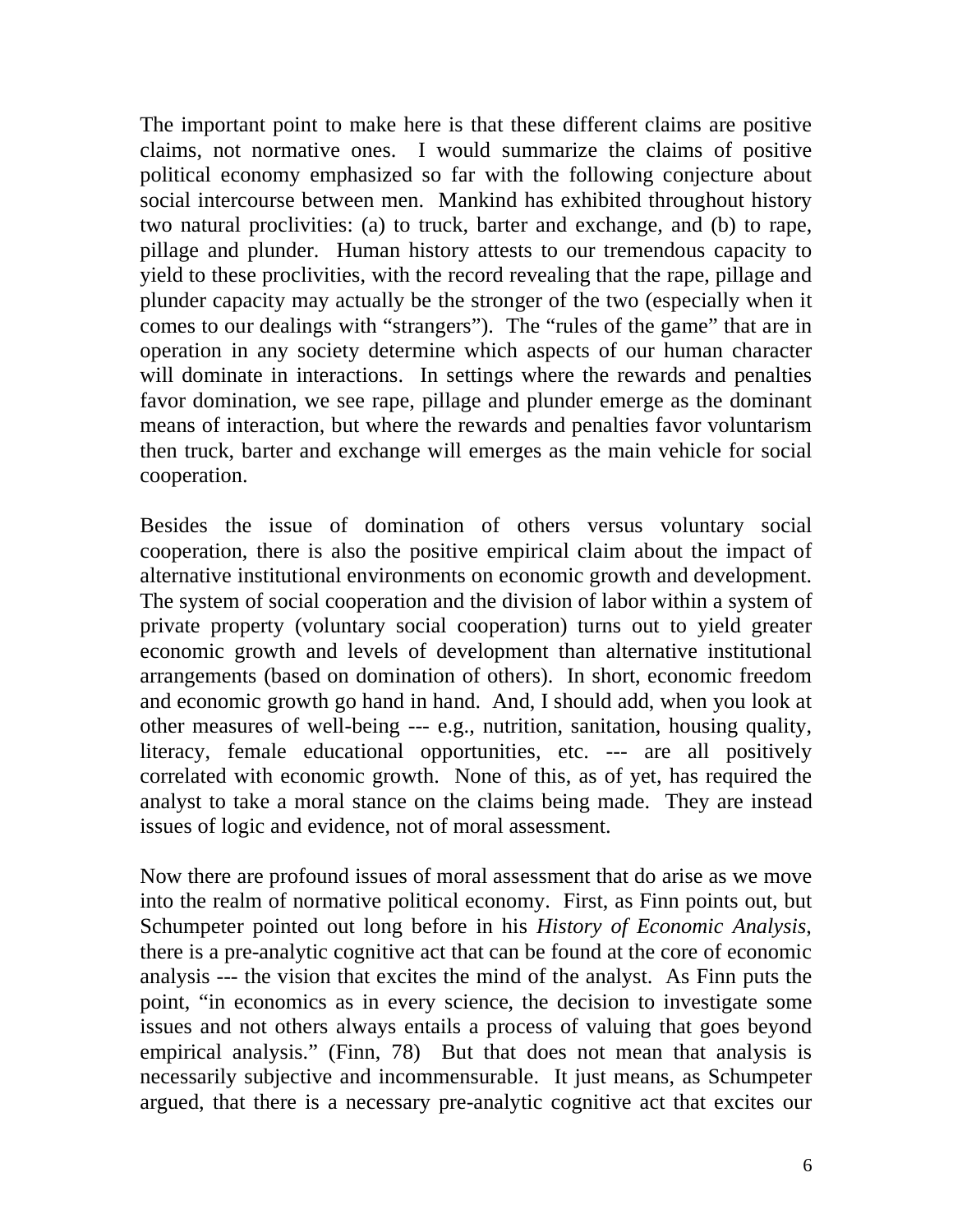mind, but that the scientific assessment proceeds on the grounds of assessing the analytical propositions and empirical claims being made and not exclusively on the moral assessment of the vision. $<sup>2</sup>$ </sup>

Second, the concepts used in economics are no doubt embedded in a broader value-laden discourse tied to the meaning and use of language. The use of terms such as "voluntary exchange" or "free market" have moral connotations to them, as mentioned above when I used the term "civilized" in discussing the *doux commerce* thesis. Often times these terms are what must be contested, rather than just taken on-board without examination. But the critical point to emphasize is that when the terms are indeed contested, what are the terms and standards of that debate going to be? Admitting the terms necessarily have value connotations does not necessarily mean that in contesting those terms we must move away from the more objective standards of logic and evidence. "Voluntary exchange" has a moral connotation to it, but for the assessment we are concerned about we can return to the analytical propositions and empirical claims that flow from the use of that term by economists and not forestall assessment because the term voluntary is a contested one.

Third, there is no doubt a moral assessment that must be made over economic outcomes. The way economists have normally attempted to minimize the unwarranted imposition of values into the analysis is to move to a level of generalized agreement on "desired outcomes." We all can agree that we want to live longer healthier lives, right? We all can agree that we want to eliminate poverty and squalor as much as we can, right? We all can agree that we want to have an economic system that promotes human flourishing, rather than human suffering, right? Now once we agree on this

 $\overline{a}$ 

<sup>&</sup>lt;sup>2</sup> Michael Polanyi, one of the great philosophers of science, wrote in his essay "The Republic of Science" that scientific contributions will be assessed on the following criteria: (1) plausibility, (2) intrinsic interest to the community of scientists, and (3) originality. Obviously, there is a tension here between the first two and the third as the first two reinforce the existing status quo because the judgment of plausibility and intrinsic interest will be made from the perspective of the existing mainstream position, while the claim of originality means that new ground is being broken and the old way of thinking about things is being overturned. Polanyi is not making any sort of prescriptive or normative assessment of the scientific process, instead he is describing how in fact science is organized as a human endeavor and how it works. Judgments of value at one level are made constantly at the level of plausibility, intrinsic interest, and assessment of originality, but that doesn't mean that the scientific process as a whole has no means of objective assessment and thus must abandon the idea of objectivity altogether.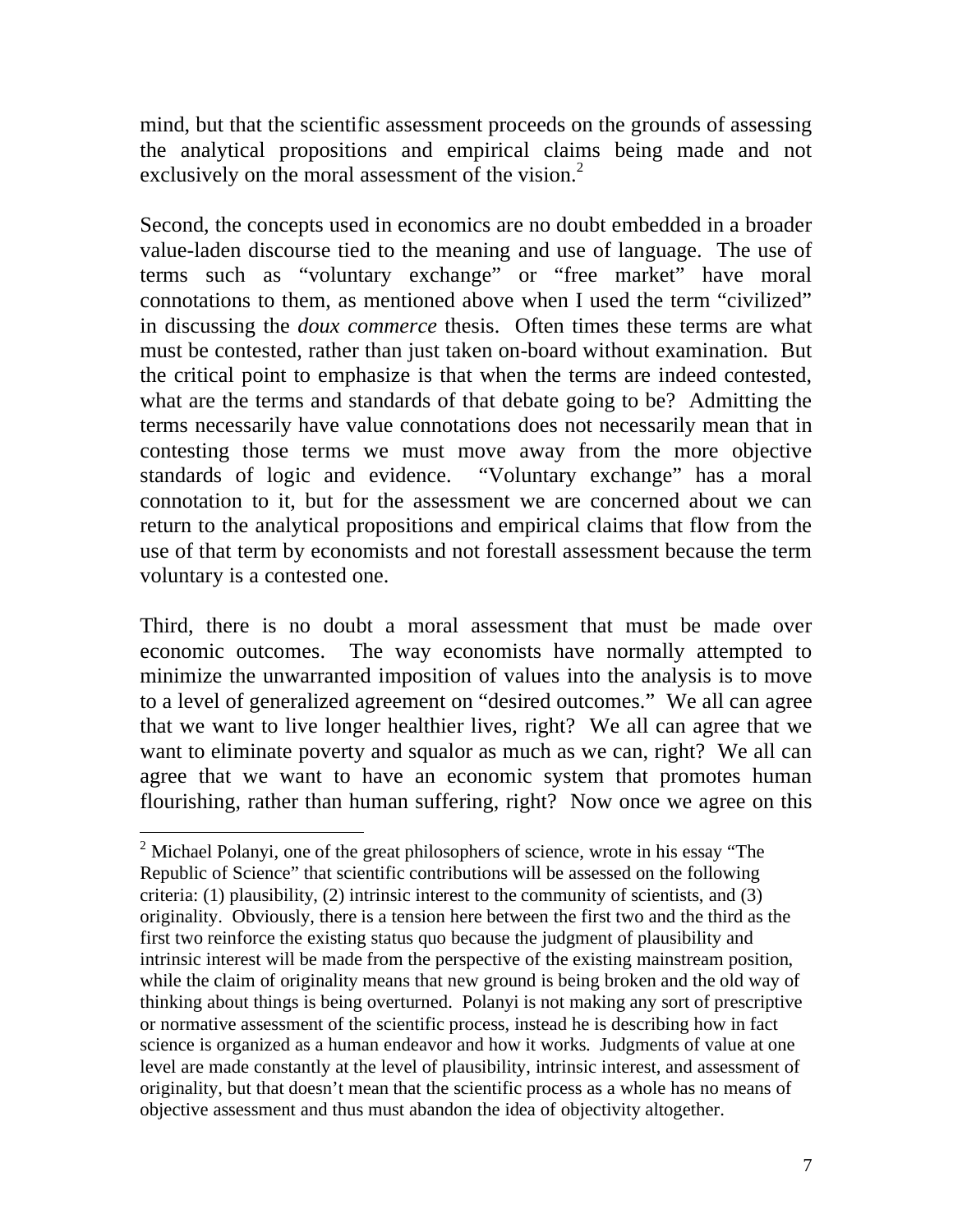end to be pursued (that we have broad consensus on), then the question is one of analytical and empirical assessment, not moral assessment. This is the utilitarian or consequentialist turn that economists and political economists take in assessing alternative institutional arrangements. This is a value-laden exercise no doubt, but keep in mind this issue of agreed ends, and analysis of means in relation to those ends, because we will come back to that issue in a moment to discuss the nature of economic argumentation.

Fourth, normative analysis is undoubtedly in operation with questions concerning welfare economics. Questions of equity, efficiency, and social justice are normative by there very nature and it is a mistake for economists to pretend that they are not. But once again, there are also positive claims that can be assessed with regard to these normative claims. To give one example, consider two claims about equity. Even if we claim that equity is about an egalitarian distribution of income, we must assess what assess what an egalitarian distribution would entail, and also what would be the best way to achieve this distribution so defined.

John Rawls (1971) might argue that we should pursue policies that (a) maximize equal liberty, and (b) maximize the minimum position of the least advantage in any society. How to instantiate these two principles of justice is a question of analytical and empirical analysis. It may very well be the case that the way to achieve both (a) and (b) is to unleash the creative powers of the market economy. Movement between income groups through time may provide a better measure of equity than a snapshot in time of income discrepancies. The least advantaged in society may be better served through economic growth, then through programs of income distribution that distort incentives. As Milton Friedman argued, all boats rise in a rising tide. The poor in a rich country today often live much better than the King in a poor country a century ago. Life expectancy, nutrition, health services, schooling, etc. are all positively correlated with economic growth as mentioned before. In short, the normative claims about welfare possess within them positive claims that can be analytically and empirically assessed. If we don't recognize this, Finn's hope for a "common conversation" will devolve into an opinion-fest in which claims of justice are not independently assessed and constrained by scientific discipline. Flights of moral imagination and catering to political interests will define moral discourse on economic life and the "common conversation" will accomplish nothing except to please those who cannot accept that sad reality that we live in a world of scarcity and utopia is not an option. The economist and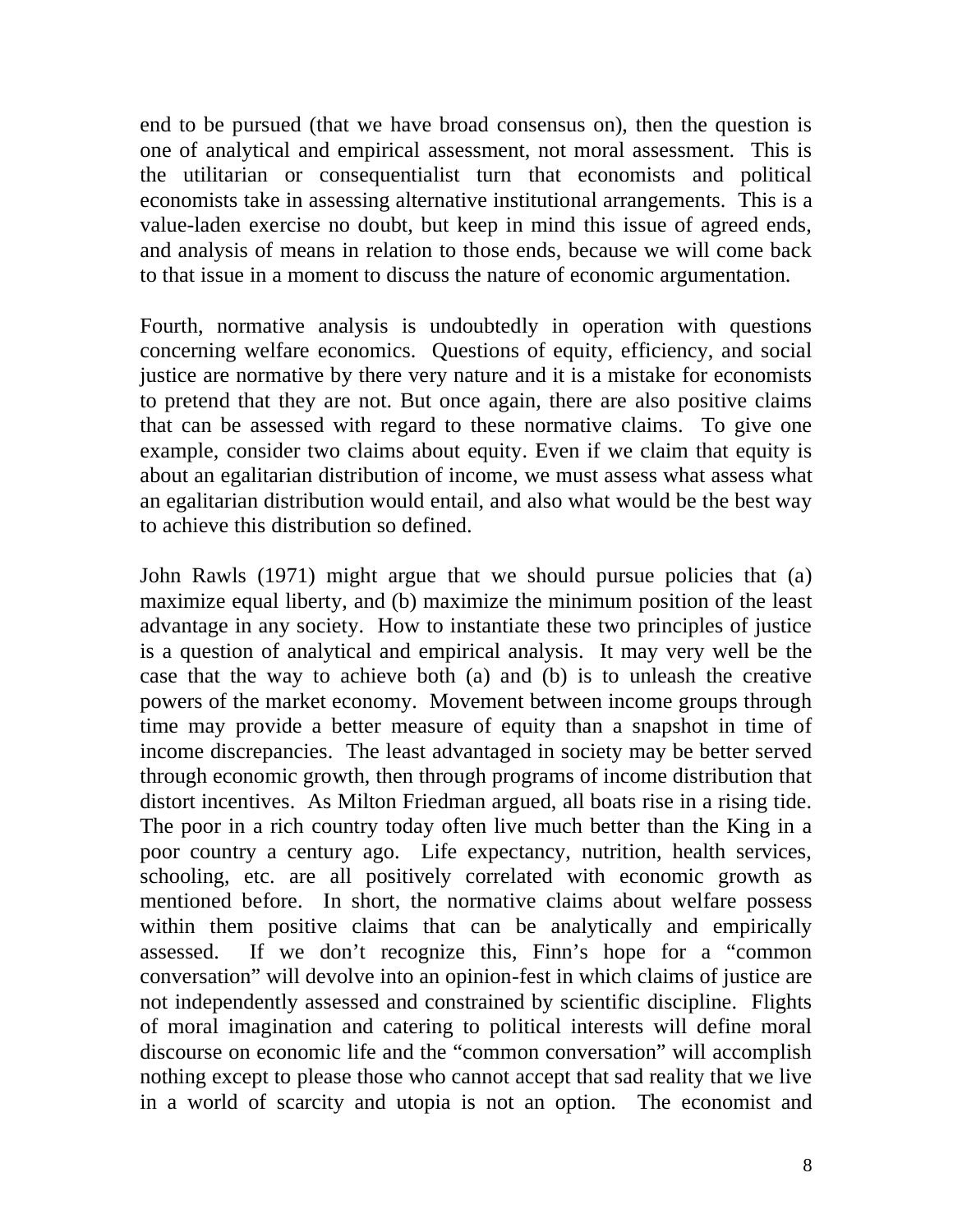political economists, at their best, possess a soft heart, but a hard head. They are deeply compassionate toward the poor and the least advantaged, but they think long and hard about the issues of endowments and structural incentives. Critics often accuse the economist of possess a hard heart. But the worst combination of all would be to have a hard heart and a soft head, followed only both those that have a soft heart and a soft head.

So how precisely is it that economist can pursue this soft heart, hard head agenda? I want to argue that political economy can become a value-relevant discipline only to the extent that economics approximates value-neutrality. To accomplish this, the economist must take a radical subjectivist stance with regard to ends, so as to aspire to an objective analysis of the relationship between means and ends. It is a rhetorical strategy in debate (as I alluded to above) no doubt, but it is a rhetorical strategy that is not merely rhetorical. Economic analysis looks at incentives and information flows within the system of exchange and production and how the structure of incentives and the flow of information guide economic actors within the system in their choices of various means to obtain ends. The economist as such has no stake in what ends are pursued, just in the assessment of the effectiveness of the means chosen to the ends sought. In relation to the analytical understanding of the market economy, this analysis of means/ends enables the economist to see how individuals learn through time how best to achieve their goals and to make the necessary adjustments to their behavior to better realize those goals. In the analysis of public policy, the economist is able to see how effective various policies are (as they impact incentives and information) in achieving the stated ends of the policy pursued. Rent controls are introduced to provide low cost housing to the city's poor. But due to the incentives of the system, a shortage of housing units results and many of the intended beneficiaries to the system find themselves without housing. Rent control, in other words, is an ineffective means to obtain the end of low cost housing. This is counter-intuitive, but it is this sort of analysis that results in the economist and the political economist to have that soft heart, but hard head. But note two things about this approximate valueneutral analysis: (1) it does not require a moral assessment to determine logical soundness or the empirical validity; and (2) it passes what could be termed the "devil test". (see Boettke 1998) A devil and an angel could agree on the logical soundness and the empirical validity of the claim about rent controls and the impact on housing units in the city. The devil will want to harm the least advantaged in society and in pursuing that goal will use the economic analysis of rent-control and then advocate for the establishment of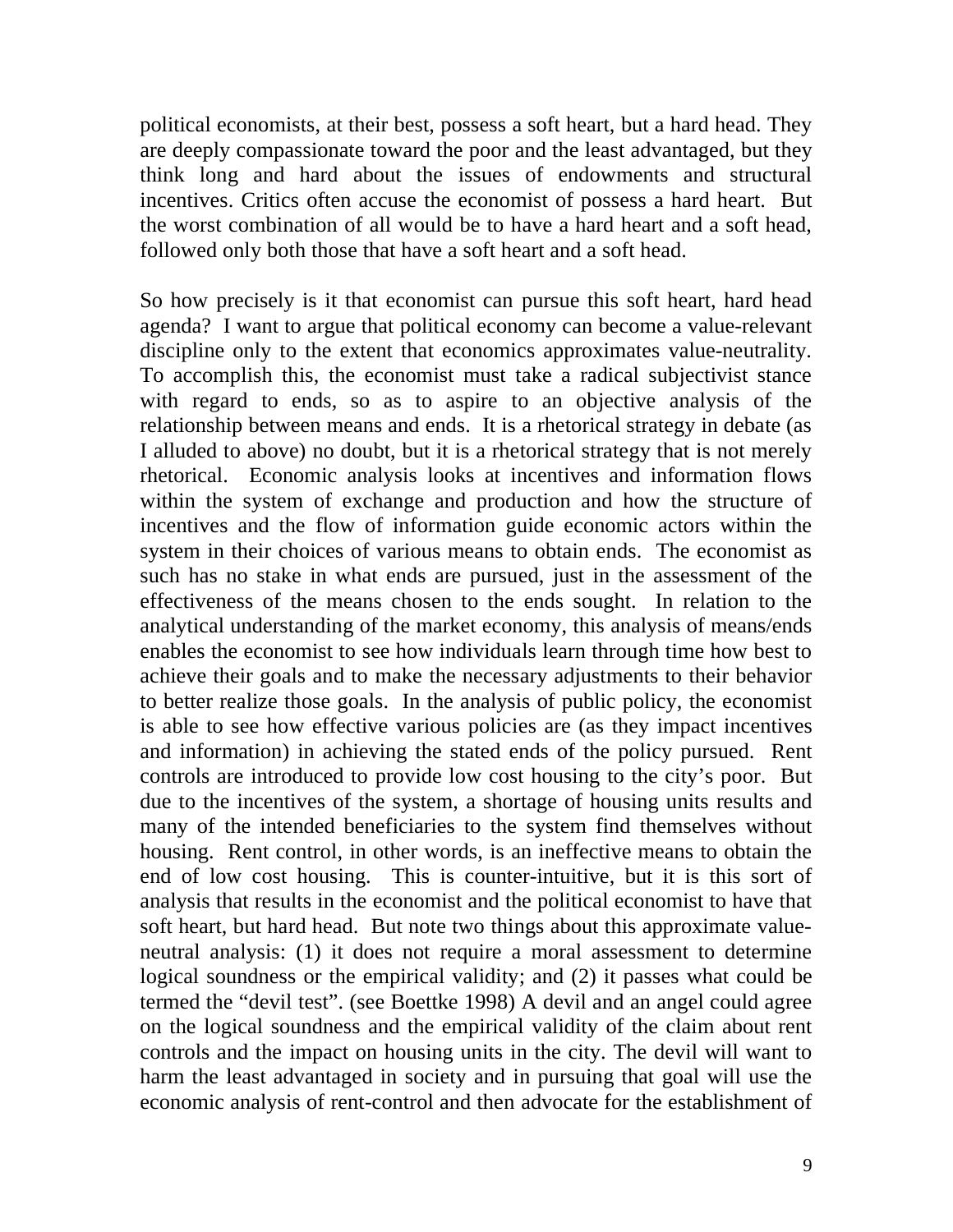rent-controls. Alternatively, the angel wants to help the least advantage and upon absorbing the lesson of the economic analysis of rent-controls will agitate for the abolition of rent-controls. Both the devil and the angel can equally utilize the teachings of "means-ends" economic analysis to equal effect to pursue their goals of either harming or helping the least advantage in society. That is a pretty powerful tool of social criticism, and economics is actually in a unique position in that regard in the social sciences.

James Buchanan has probably done more to bring back political economy into the mainstream of economic thinking than any other thinker. Buchanan has a very interesting perspective on this question of moral theorizing that Finn only alludes to in his work. Buchanan distinguishes between the preand post-constitutional levels of analysis. During the pre-constitutional level we are attempting to define the rules of the game under which political and economic actors will play, while during the post-constitutional level are analysis is confined to the examination of the alternative strategies that the players will choose in playing the game so defined by the rules agreed to. Buchanan has a particular project in constitutional political economy in mind when he sets up this framework, and I will turn to that in the next section dealing with Finn's work more directly. But for the purposes of the examination of moral philosophy, social philosophy and the place of political economy in these disciplines let me suggest a slight reconfiguration of Buchanan's pre- and post-constitutional framework.

Consider the pre-constitutional level as the domain of moral and social philosophy. The questions at this stage of analysis are one such as "what is the good life", "what would constitute a good game of life", "what are the appropriate rules for that game." Philosophical speculation would yield answers to these and other questions and they would be operationalized into the rule structure of the social order.

Economic analysis with its focus on incentives and information and means/ends analysis would constitute the post-constitutional level of analysis. Given the philosopher's answer to the questions of the "good life", "good game", "good rules", the economist will be able to examine the strategies that will most likely be chosen. The rules structure the incentives that the actors face in making their choices, and create the expectations that actors hold which guide their actions.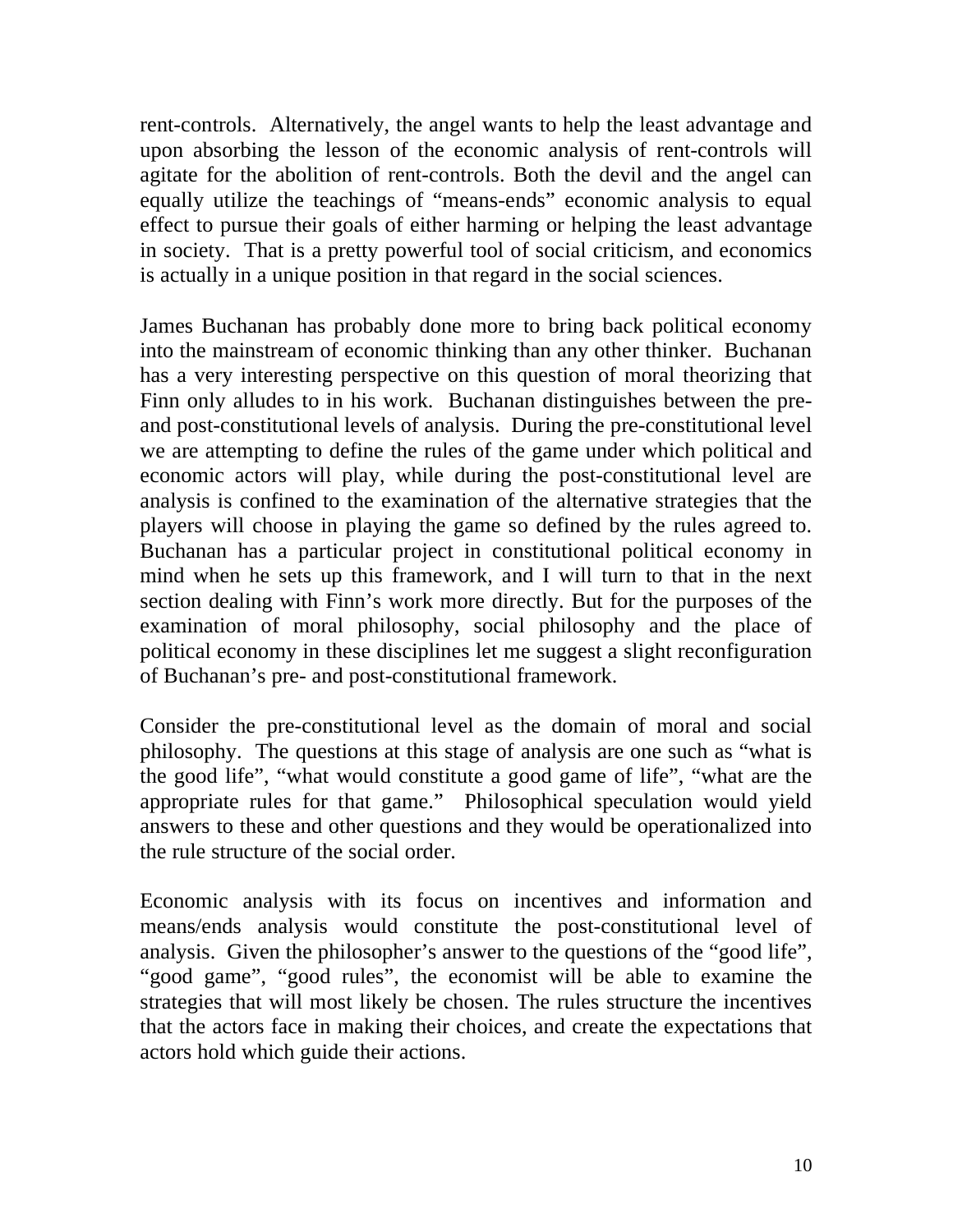And herein lies the rub --- questions of the good life cannot adequately be answered unless you take into account the likely strategies that players will choose. Rules that are good in a dream, but produce an array of strategies which result in undesirable outcomes are not good rules.

Political economy is born out of this tacking back and forth between moral philosophy and economic analysis. This is how political economy becomes a very real value-relevant discipline out of the approximate value-neutrality of economics.

## **What Does Finn Get Right, Where Does Finn Go Wrong**

As I said Daniel Finn has written a very fascinating and frustrating book. It is fascinating because he wants to talk about this idea of the moral ecology of markets and in addressing the embedded nature of polity, society, economy, Finn wants to advance the conversation on the assessment of the market society. This is all well and good and he should be applauded for his effort. But the critical flaw in his work is that he doesn't believe there is a science of economics that is independent of moral assessments. In short, economics cannot serve as a tool of adjudication between alternative institutional arrangements. Thus, with Finn we get a narrative of the debate over the moral assessment of the market without the central character being given his due; we get instead Hamlet without the Prince.

Finn states that we must note "the error of Friedrich Hayek's belief, shared by many others, that "the demonstration of the difference between socialists and non-socialists ultimately rests on purely intellectual issues capable of a scientific resolution and not in different judgments of value." On the contrary, only when a moral judgment is joined to an empirical assessment can the competing claims about alternative economic systems be adjudicated --- or even understood." (Finn, 105) This statement sums up all that is wrong with Finn's work. None of the arguments that I gave above about the role of economic argument as a tool of social critique have sunk in, and as a result in his assessment of the claims of Friedman, Hayek and Buchanan he misses what they are arguing and the force of that argument. Instead, we are assured that the likes of Michael Walzer and Judith Shklar (well-known scholars no doubt) disagree with the economic argument and insist instead that justice can be served without distorting incentives and responding to democratic political demands. But if the economic argument is not engaged,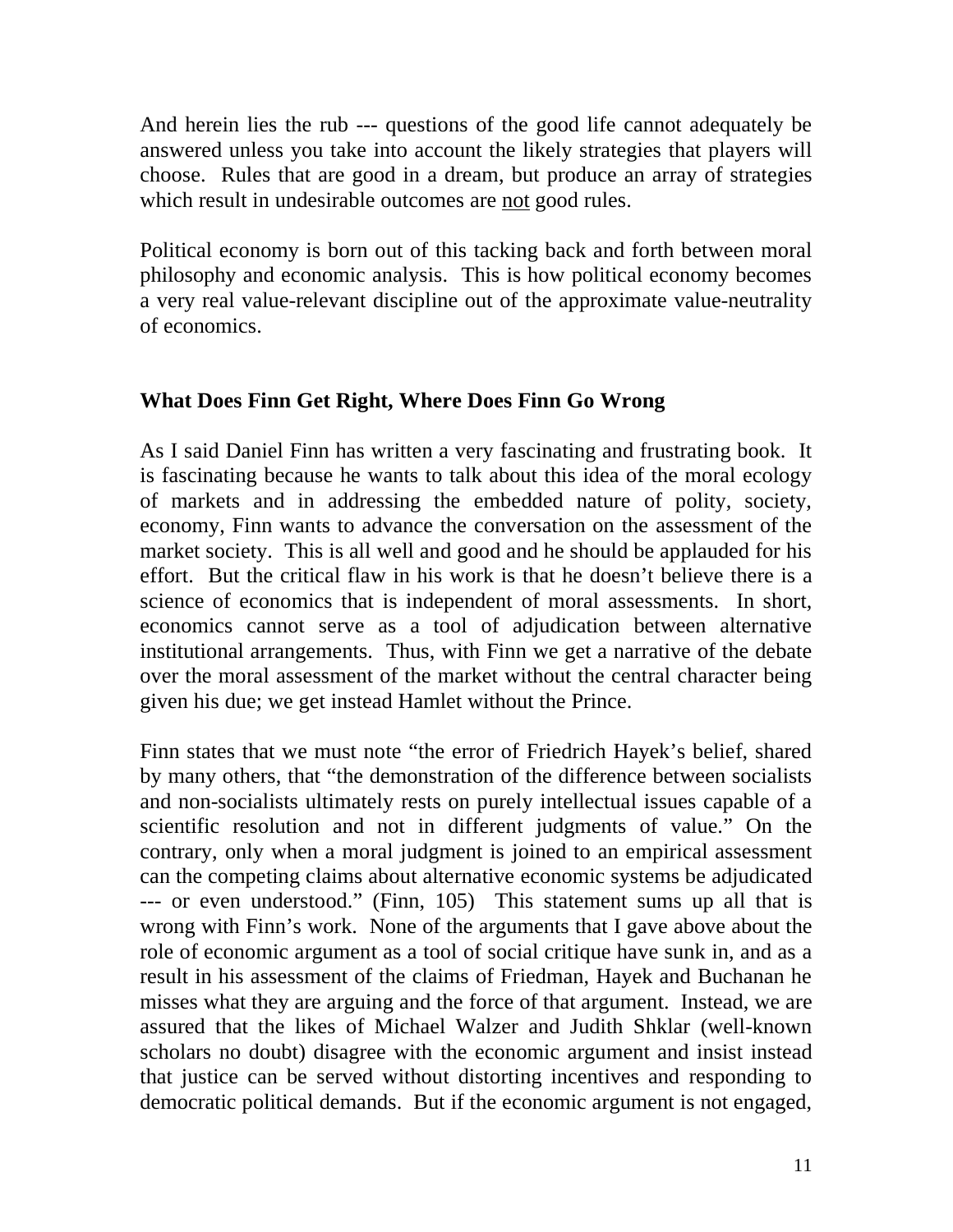then the possibility of unintended undesirable consequences (from the point of view of the initiator of the policy for social justice) is not recognized. Walzer and Skhlar (and presumably Finn) are completely innocent of the problem of unintended consequences. Without an understanding of the problem of unintended consequences, the empirical failure of socialism in all its varieties (in the former Soviet Bloc, or Latin America, or Africa) and the empirical frustration with interventionism (in Western countries) will remain off the table of our "common conversation." But without these significant experiences to draw on what good is the conversation? As with the story that I began this essay with, sometimes the party to the conversation simply doesn't have the background or skill to add much of value to the conversation and thus should either study more or refrain from comment until more is learned on the issues at hand. To assert claims of social justice without examining the impact that will be had on the choices of individuals (by structuring incentives and influencing the flow of information) is intellectually irresponsible no matter if the irresponsibility is being committed by an elected politician or a leading academic. Peter Berger (1976) long ago in *The Pyramids of Sacrifice* pointed out that the development analyst has a moral responsibility that should not be taken lightly since the work he/she is doing will impact the lives of thousands perhaps millions of individuals. Idle philosophic speculation is one thing, arguments that are utilized for social change are quite another.

Before I conclude I do think it is important to address something about the reading that Finn provides of Friedman, Buchanan and Hayek. I do think he has chosen the right individuals to emphasize in his work (along with Nozick who also gets plenty of due in Finn's account). But he is also trying to fit them into a common group that provides the argument for the free market. There should be no doubt that many issues unite these three great economists and political economists. They are the leading representatives of classical liberalism in  $20<sup>th</sup>$  thought. But there are subtle and profound differences between them as well and in particular the use to which they put different arguments. Finn largely misses this.

Let me just concentrate on one example – the self-interest assumption --- to show how Friedman, Buchanan, and Hayek work with self-interest differently and for different purposes. Since this is such a core idea in Finn's work, and also a core idea in these respective thinkers work, the fact that Finn doesn't quite get it right should raise questions about even more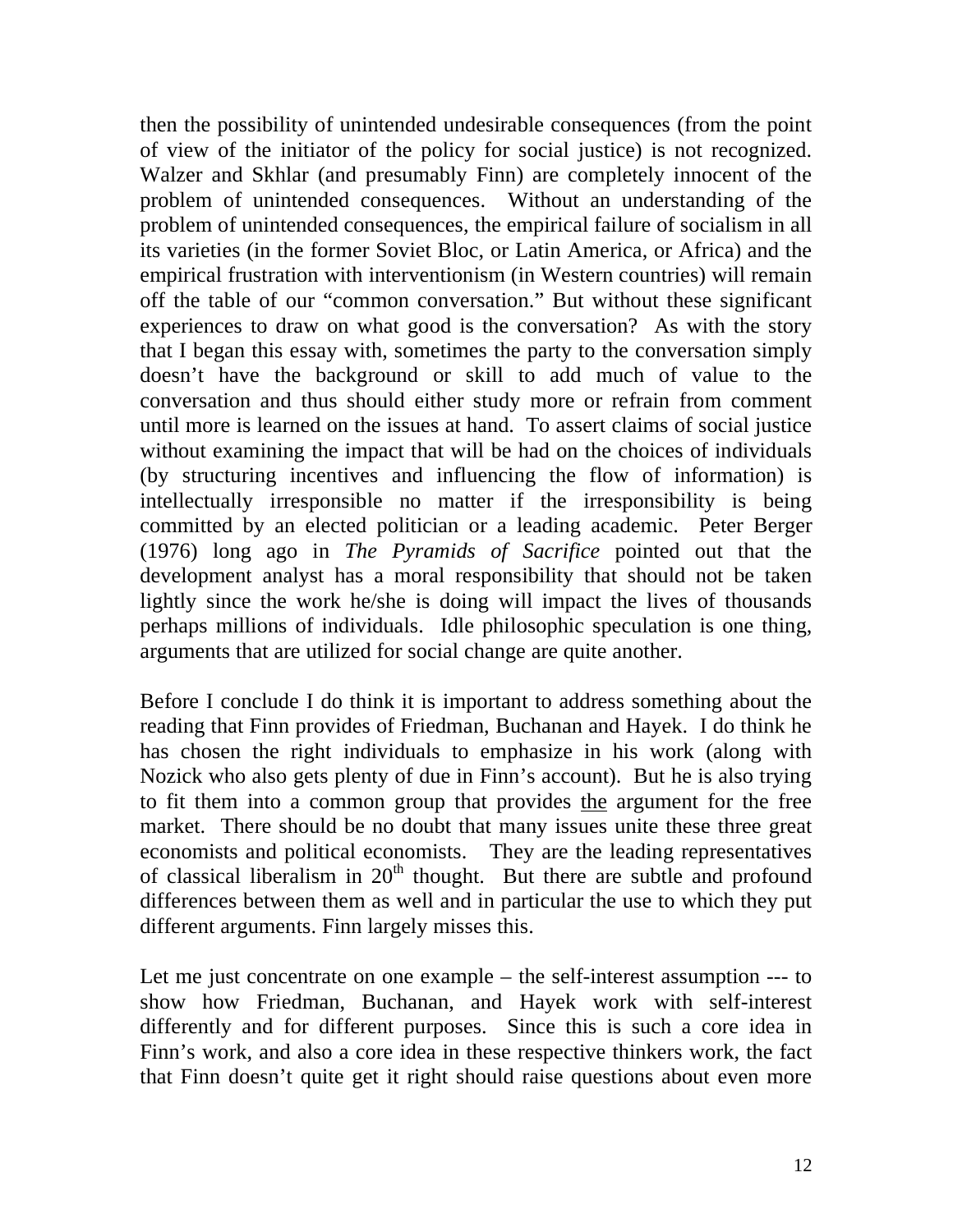subtle discussions in these authors concerning the nature of markets and their assessment.

Friedman deploys a strict interpretation of maximizing behavior and the pursuit of self-interest as an "as if" proposition that has strong predictive power. He is not arguing that individuals would actually possess a selfunderstanding of the pursuit of self-interest, nor are they in actual practice imbued with the cognitive capacity to maximize their utility with flawless precision. But as a tool for prediction in the social sciences, the assumptions of maximizing behavior and the pursuit of self-interest are very useful and, Friedman would content, accurate. It is the Friedman use of self-interest that most critics want to go after, but they often times fail to appreciate the instrumental use to which he is using the assumption. Moreover, they would need to address the predictive accuracy of the claim as it relates to being an engine of scientific inquiry in economic analysis of markets, law, government, and public policy.

Buchanan uses the self-interested assumption for a totally different purpose than Friedman in his analysis of constitutional political economy. Most critics attempt to go after Buchanan's claim about self-interested behavior by actors in the political context and insist that this is descriptively inaccurate. But Buchanan's main contributions to political economy were not in the area of descriptive analysis of politics, it was instead an examination of the organizational logic of constitutional democracy. The insistence of behavioral symmetry is a methodological tool to assure that romantic notions of politics (by the way the sort of notions of politics held on to dearly by Walzer and Skhlar) are rejected and a more realistic notion of politics is put in its place. If Friedman is utilizing the self-interest assumption for the purpose of generating testable hypothesis about market interaction, Buchanan deploys the assumption for the analytical purpose of building robust political structures. In addressing constitutional structure, Buchanan follows Hume in presuming that we must proceed as if "all men are knaves".

The Rawlsian veil of ignorance move, that Buchanan makes is also not a descriptive move, but one conducted to attempt to get out of the trap that knavish men cannot write a constitution to bind the knavish behavior of men. By putting the rule writing behind a veil of ignorance (in which none of us know where we will end up on the spectrum of societies distribution of virtues and talents), we will generate rules of the game that will approximate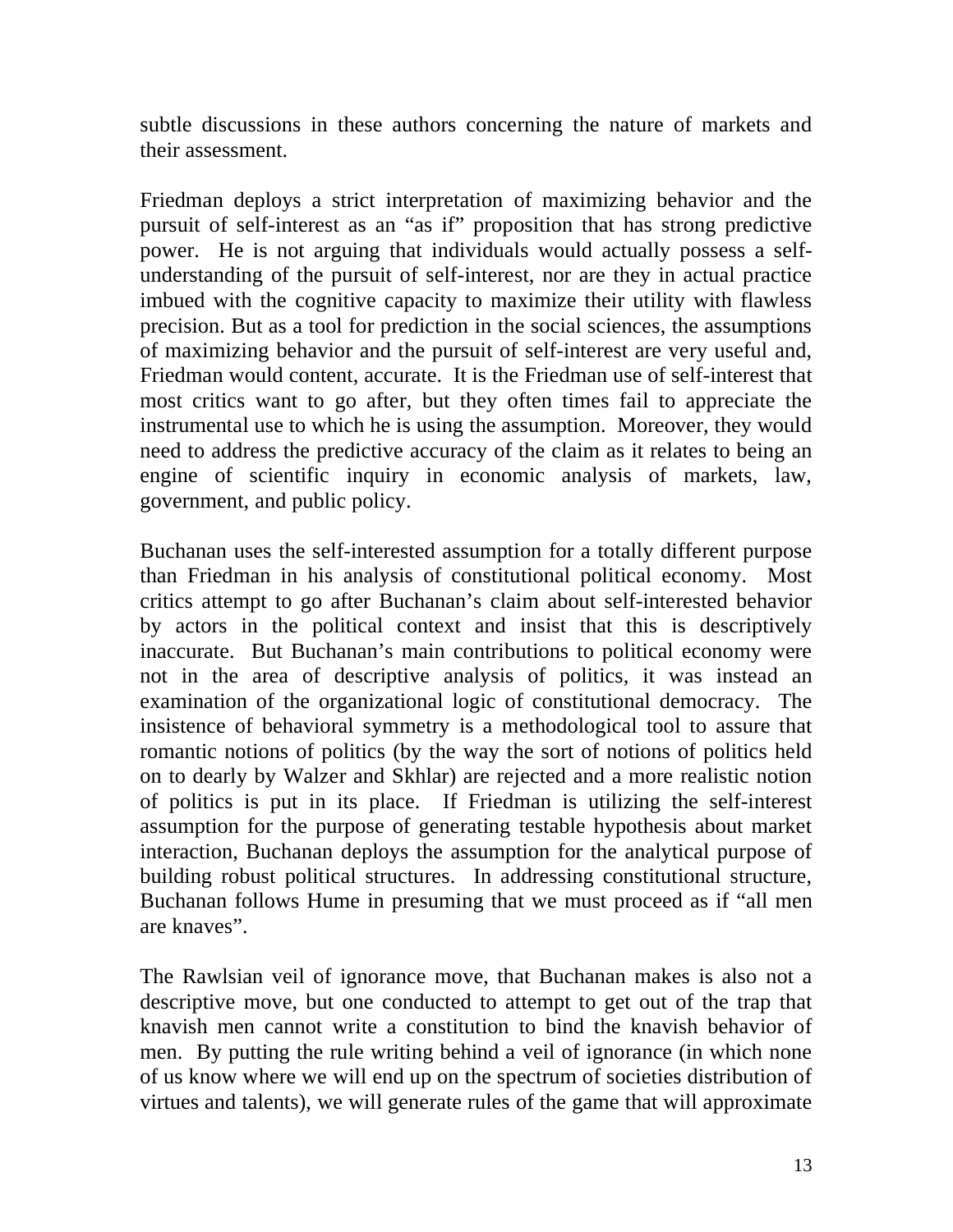neutrality. Rules will not be designed to favor a special few, but instead to pass a generality norm. Furthermore, they will approximate Wicksellian unanimity. The constitutional constraints established will be in place to prevent the breakdown of the social order into a race for special privilege in which the knaves gain the advantage. Buchanan's exercise, in other words, is really a modern restatement of the challenge that Madison put forth during the founding period of the United States, to paraphrase – if men were angels there would be no need for government, and if government were run by angels there would be no need for constraints, but precisely because men are going to rule over other men, we must build a political structure that will empower government and then constrain it. Buchanan's use of self-interest as an analytical assumption to build against the rule of knaves is completely lost in Finn's analysis.

Hayek's argument, Finn does note, is very different from either of these two --- though Hayek does recognize this issue of robust political economy alla Buchanan (from Smith and Hume) very strongly in his work as well. (see Boettke and Leeson 2004) On the self-interest assumption, Hayek is really just following Adam Smith on this. Smith argues three things with regard to self-interest. First, in dealing with others in the market place, and in particular those who are not are intimate friends, we cannot rely on their benevolence towards us to acquire the goods and services needed for our daily survival, but must appeal instead to their self-love. Second, Smith argues that the individual in his local situation is in a much better position to judge what is the best use of his time and resources than some magistrate from afar. In fact, Smith argues that decision power would nowhere be as dangerous as in the hands of a man who had the arrogance to demand that he make decisions for others. Third, Smith argued that our span of our moral sympathy can only stretch so far in dealing with anonymous others, yet in our day to day lives we require the products of the division of labor which must mobilize the talents and skills of thousands of strangers to work in cooperation with one another.

Hayek's ignorance defense of self-interest, as Finn puts it, is grounded in these three Smithean arguments. Smith's critique of the man of systems in *The Theory of Moral Sentiments* and the limited span of our moral sympathy, as well as his celebrated passages from *The Wealth of Nations* on self-love and the invisible hand, all form the core of Hayek's argument. But it is probably important to stress, that in Hayek (as in Smith) the manifestation of self-interest in the form of efficient production and prudent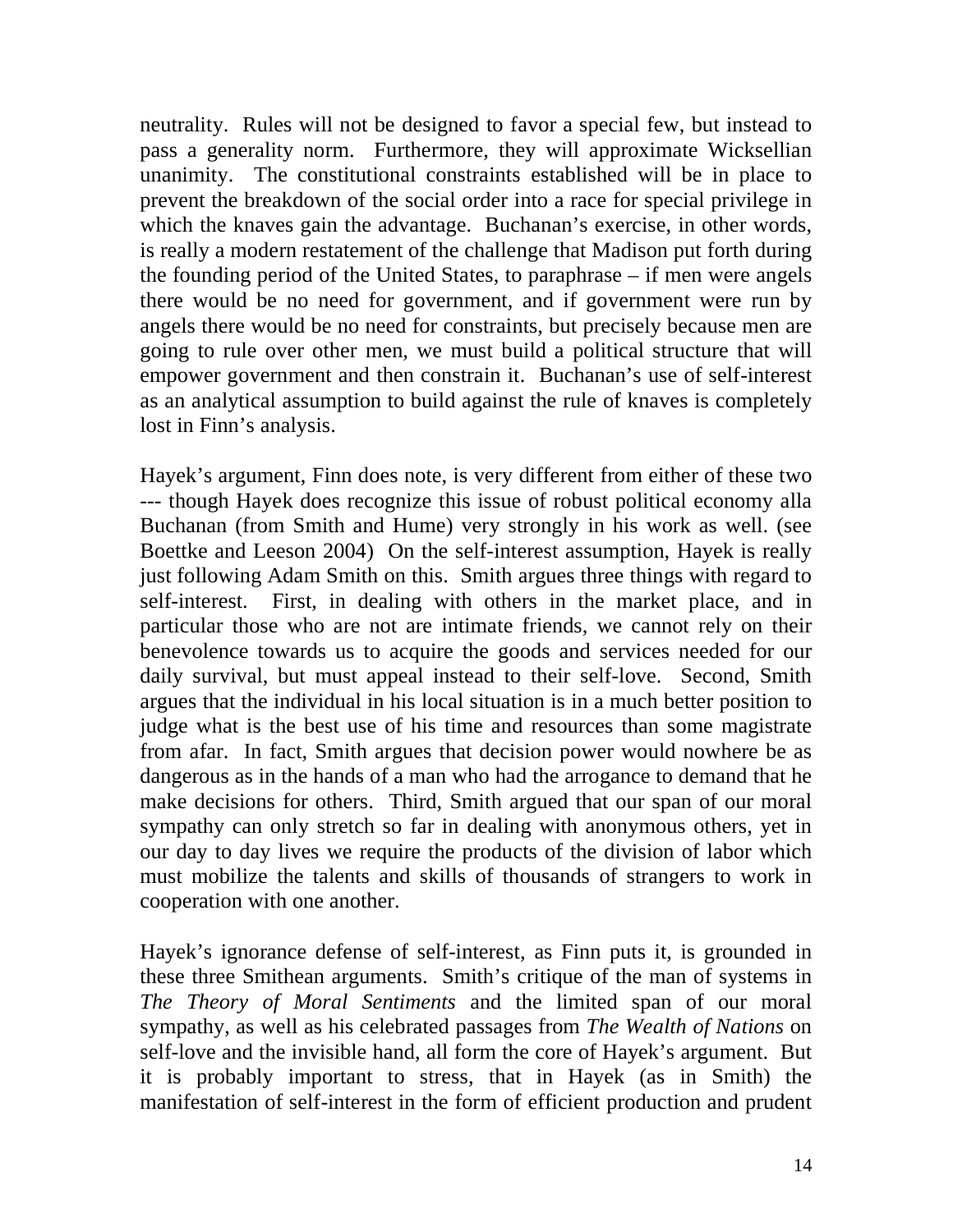decision making is a by-product of an institutionalized context. Self-interest does not everywhere and always result in socially desirable outcomes. Classic examples in Smith would include the difference in teaching approaches at Oxford and in Scotland. At Oxford the teachers were paid a yearly stipend no matter if they taught or not, so they didn't teach. But in Scotland, the teachers were paid fees by the students based on their teaching, they taught and worked to perfect the craft of teaching. Similarly, Smith contrasts the benefits of competition in religion (in terms of dynamic sermons and thus attendance) with state monopoly in religion (with boring and routine sermons and low attendance). Smith, who valued religion, viewed competition as good for the flourishing of religious belief, but Hume, who despised religion, thought competition was bad and that state sponsored monopolies were desirable because they would eventually drive religious influence to zero. Note that Hume and Smith just provide another example of the devil and the angel test that I talked about above.

Another example of how self-interest manifests itself depending on the institutional context of decisions would be the difference between what economists refer to as "invisible hand" stories and "tragedy of the commons" stories. In invisible hand stories, the pursuit of self-interest results in publicly desirable outcomes, but in tragedy of the commons situations, the same pursuit of self-interest will result in publicly undesirable outcomes. To economists and political economists such as Smith and Hayek understanding the institutional reasons why these alternative results emerge lies at the heart of what the discipline is all about. The birth of political economy, one could reasonably argue, is in this assessment of alternative institutional arrangements and in particular on how alternative institutional arrangements results in differentials with regard to the wealth and poverty of nations. Moral assessment is not needed, economic assessment of comparative institutions is to answer that question. Hayek was the heir apparent of Adam Smith on this question in the  $20<sup>th</sup>$  century, but because Finn cannot see through to the core analytical and empirical argument provided he cannot see how the conversation has been resolved on some issues and thus ways we must go forward from that starting point if we hope to make progress.

One final reference point, Finn (and readers of his book) should consult Vernon Smith's Nobel Prize address which contrasts "ecological rationality" with "constructivist rationality." (Smith 2003) Smith goes as great pains to show the intellectual connection to "ecological rationality" that can be found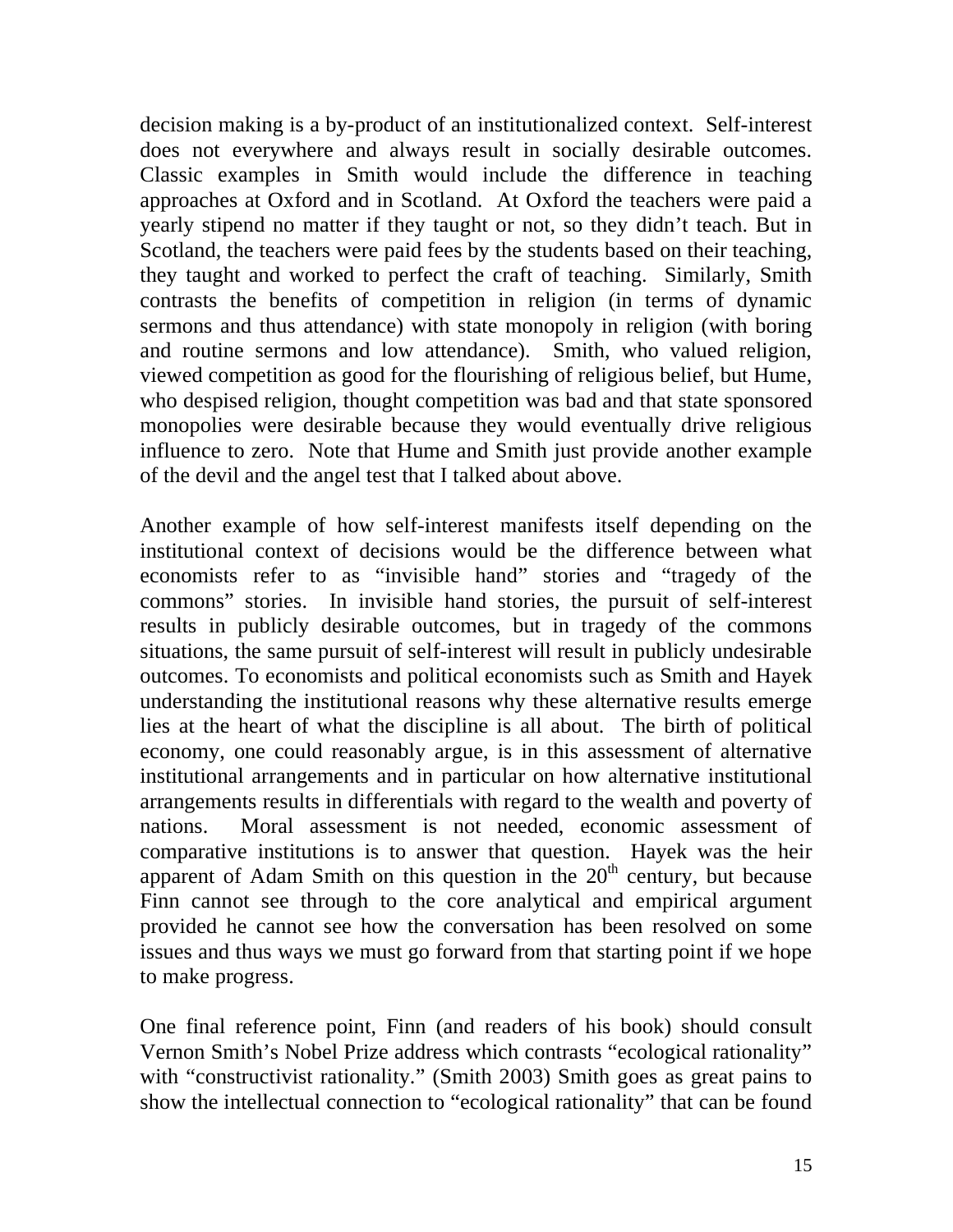in Hume, Smith and Hayek, and also to show how his work in experimental economics by examining the importance of context in human choice has highlighted the arguments from Hume, Smith and Hayek. Finn's book was published in 2006, in seeming ignorance of Smith's discussion of the ecology of the economic system. If he had been aware of it, perhaps he would have seen how the position held by Hayek on the scientific assessment (grounded as it is in this point about the ecology of the economic system) between capitalism and socialism is not in error, but the fundamental building block of any meaningful conversation that could take place on the justice of social systems and the moral philosophy of human flourishing.

## **Conclusion**

I have been harsh in this discussion, perhaps too harsh at time, because one must admit that Daniel Finn's *The Moral Ecology of Markets* makes many interesting and important points and deserves a wide readership. The book addresses "big" questions and should be applauded for doing so. But it is also an extremely frustrating work for anyone who has devoted time and energy to engaging the debate over economics systems. By denying the scientific resolution of the debates, Finn merely seeks to perpetuate an ongoing dialogue. He does provide a useful framework on which to construct the common conversation about the political economy of the "good society". But each of the constituent parts of his construction (allocation, distribution, scale, and quality of relations) are not questions that are ultimately resolvable by discourse in a common conversation, but instead reflect analytical and empirical claims that must be assessed with perhaps a soft heart, but definitely a hard head (if you want to really serve effectively the purposes of the soft heart). There is no better tool available to us than that of economic argument. It is only by utilizing the approximate value-neutral analysis economic science that we can hope to aspire to real value-relevant political economy that will help this common conversation move forward rather than endlessly spinning its wheels.

## **References**

Berger, Peter. 1976. *Pyramids of Sacrifice: Political Ethics and Social Change*. New York: Anchor.